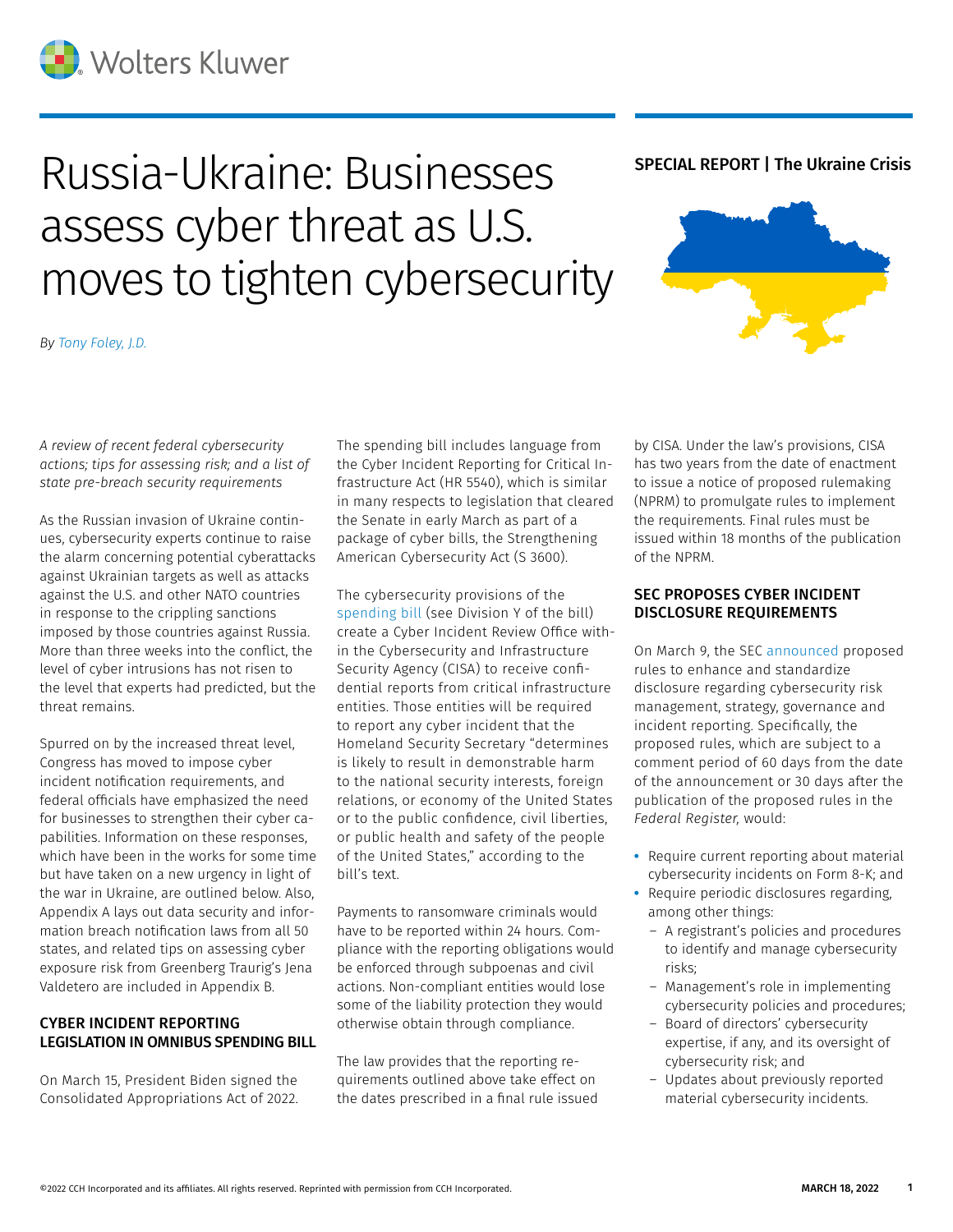

## INTELLIGENCE OFFICIALS WARN OF "SPILLOVER" CYBER ATTACKS

Speaking to the House Intelligence Committee on March 8, intelligence officials said that while the U.S. and its allies have not yet experienced significant cyberattacks in relation to the war in Ukraine, such attacks may still yet come. FBI Director Christopher Wray reminded the committee of the NotPetya cyberattack in 2017, which was launched from Russia and designed to concentrate on Ukraine, but the malware used in the attack spread to other, unintended targets.

"[E]ven if the Russians think they have carefully calibrated some form of malicious cyber activity against critical infrastructure, the reality is they've shown a history of not being able to manage the effects of it as well as they intend," Mr. Wray said. "NotPetya is widely viewed as one of the most destructive attacks in history. That's a GRU [Russian military intelligence] attack that had that kind of spillover effect. That's something we're deeply concerned about."

Paul Nakasone, Director of the National Security Agency and Commander of U.S. Cyber Command, expressed similar concerns. "We're very very focused on some type of cyber activity that's designed for Ukraine that spreads more broadly into other countries," he told the committee.

The testimony was given during the committee's annual worldwide threats hearing, which, while focused on the threat of nuclear weapons and other kinetic attacks related to the invasion of Ukraine, also offered warnings of offensive cyberattacks. The government's [annual](https://business.cch.com/CybersecurityPrivacy/threat-assessment.pdf)  [threat assessment](https://business.cch.com/CybersecurityPrivacy/threat-assessment.pdf), which was discussed

at the hearing, identified China as the primary threat actor in cyber espionage but emphasized that the Russian threat remains prominent. "Russia will remain a top cyber threat as it refines and employs its espionage, influence, and attack capabilities. We assess that Russia views cyber disruptions as a foreign policy lever to shape other countries' decisions, as well as a deterrence and military tool," the assessment said. "Russia is particularly focused on improving its ability to target critical infrastructure, including underwater cables and industrial control systems, in the United States as well as in allied and partner countries, because compromising such infrastructure improves and demonstrates its ability to damage infrastructure during a crisis."

## CISA URGES DILIGENCE, LAUNCHES "SHIELDS UP" PAGE

Originally launched in February as a response to the then impending invasion, the ["Shields Up"](https://www.cisa.gov/shields-up) page initiated by CISA notes that Russian cyberattacks against Ukraine's government and critical infrastructure organizations may also impact organizations beyond the region. The Shields Up page provides access to the latest updates on vulnerabilities that have been exploited by Russian cyber threat actors, and offers recommended actions to be taken by all organizations, regardless of size, in adopting a heightened posture regarding cybersecurity. These recommendations include the following:

- **•** Steps to reduce the risk of a damaging cyber intrusion, including ensuring that all software updates are in place, particularly with respect to known vulnerabilities;
- **•** Steps to quickly detect a potential intrusion, including ensuring that IT

personnel are focused on identifying and quickly assessing unexpected or unusual network behavior;

- **•** Ensuring that an organization is prepared to respond to an intrusion, including by designating a crisis response team and assuring the availability of key personnel; and
- **•** Maximizing an organization's resilience to a cyber incident, including implementing and testing backup procedures to ensure that critical data can be restored if the organization is impacted by ransomware or a destructive cyberattack.

The Shields Up page provides further guidance specific to corporate leaders and information on responses to ransomware attacks (including a [Ransomware Guide](https://www.cisa.gov/stopransomware/ransomware-guide) that includes a checklist organizations can use to guide themselves through the response process).

"Every organization—large and small—must be prepared to respond to disruptive cyber activity," CISA said. "As the nation's cyber defense agency, CISA stands ready to help organizations prepare for, respond to, and mitigate the impact of cyber-attacks. When cyber incidents are reported quickly, we can use this information to render assistance and as a warning to prevent other organizations and entities from falling victim to a similar attack."

## DHS TAKES LEAD IN RESPONSE TO RUSSIAN THREATS

On February 24, President Biden named the Department of Homeland Security (DHS) as the lead federal agency to coordinate domestic preparedness and response efforts related to the Russia-Ukraine crisis. In a [press release](https://www.dhs.gov/news/2022/02/24/dhs-designated-lead-federal-agency-respond-russia-related-impacts-united-states) acknowledging this role,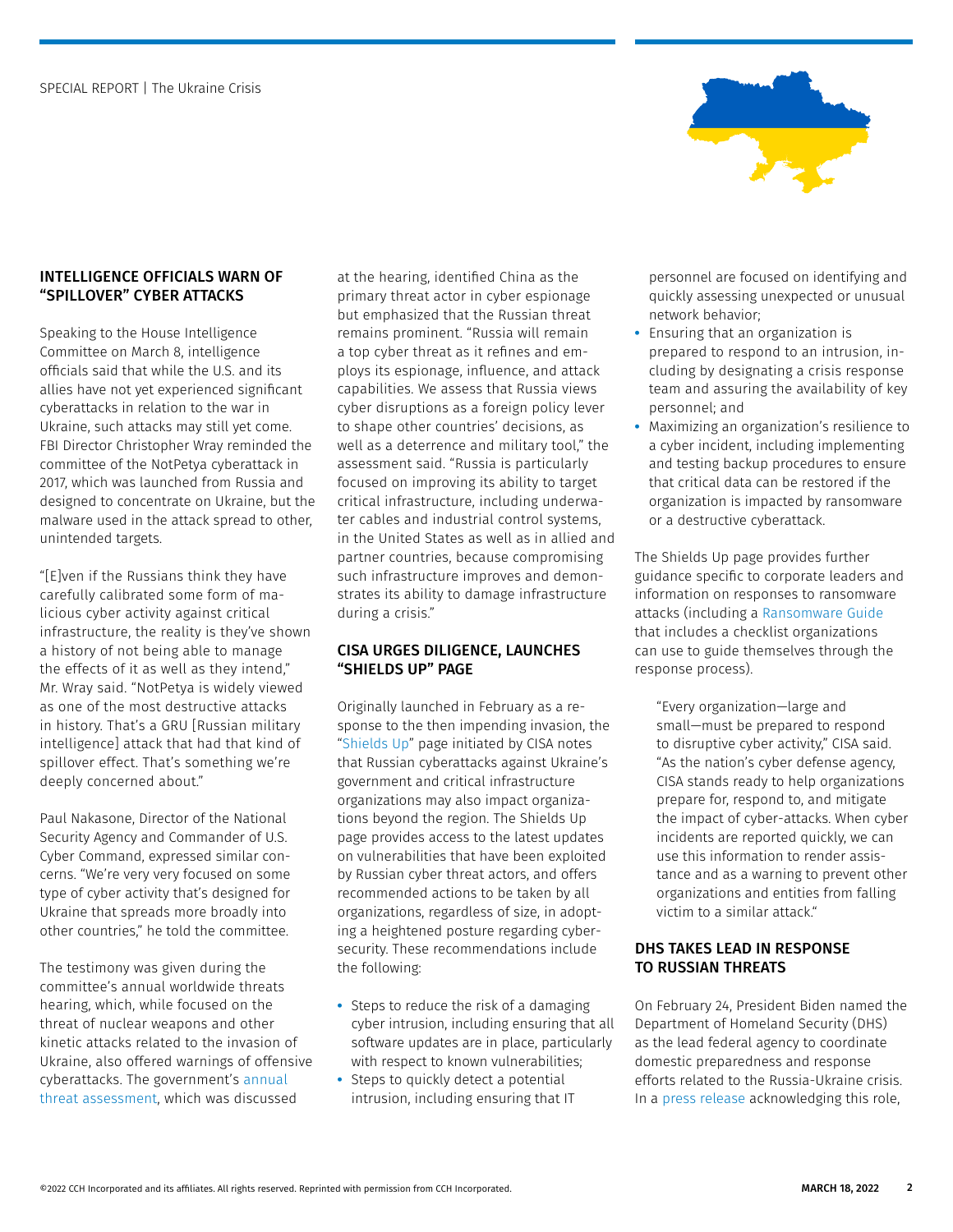

DHS said that it has established a Unified Coordination Group (UCG) to ensure unity of effort across the federal government in preparing for and responding to possible threats to the homeland; development and pursuit of strategic objectives and priorities; and coordination with federal, state, local, tribal, and territorial officials, as well as representatives of the private sector and nongovernmental entities in support of these objectives and priorities.

DHS encourages all organizations to improve both their physical and cyber resilience and recommends that organizations consult the CISA Shields Up page for information on improving their cybersecurity and protecting their critical assets.

#### BREACH NOTIFICATION AND CYBER INSURANCE LIKELY TO BE MAJOR **ISSUES**

As the situation in Ukraine evolves, together with the potential for Russian cyberattacks, the odds of a data breach or other cyber event are likely to increase. In Appendix A we list pre-breach security measures that are required of businesses by the states, as taken from the Breach Notification Jurisdictional Compare Smart Chart, available on the Cybersecurity & Privacy dashboard on Wolters Kluwer's *VitalLaw* research platform.

Additionally, the increased risk of cyberattacks makes now a good time for businesses to evaluate their cyber insurance needs and

to reassess their current coverages. Jena Valdetero, Co-Chair of the U.S. Data, Privacy and Cybersecurity Practice at Greenberg Traurig and the author of the Smart Task on Evaluating Cyber Liability Insurance, also available on the Cybersecurity & Privacy dashboard on *VitalLaw*, makes several recommendations. These include determining the level of insurance coverage a business requires, conducting a cyber exposure risk assessment that measures the business' cybersecurity program against recognized industry best practices and regulatory requirements, reviewing third party vendor security exposure, and identifying known threats, among other suggestions. A helpful assessment checklist from Ms. Valdetero's Smart Task is available in Appendix B below.  $\blacksquare$ 

## APPENDIX A – PRE-BREACH SECURITY MEASURES

Source: Breach Notification Jurisdictional Compare Smart Chart, *WK VitalLaw* (available to subscribers of the VitalLaw Cybersecurity and Privacy Law Suite).

In some cases, businesses are required to take measures to safeguard data containing customers' personal information in their possession

| Jurisdiction | Answer                                                                                                                                                                                                                                                                                                                                    | Citation                                                      |
|--------------|-------------------------------------------------------------------------------------------------------------------------------------------------------------------------------------------------------------------------------------------------------------------------------------------------------------------------------------------|---------------------------------------------------------------|
| Federal      | Entities subject to the HIPAA Security Rule must adhere to the rule's requirements<br>regarding the protection of electronic personal health information created, used or<br>maintained by the entity.                                                                                                                                    | 45 CFR Sec. 164.302, et seq.; 45 CFR Sec. 164.500,<br>et seq. |
| Alabama      | Covered entities and third-party agents must implement and maintain reasonable<br>security measures, including, as practicable, designation of an employee or employees<br>to coordinate security measures; identification of internal and external risks of a<br>breach of security; and adoption of appropriate information safeguards. | Alabama Code Sec. 8-38-3                                      |
| Alaska       | State law does not provide for security measures generally applicable to businesses.                                                                                                                                                                                                                                                      | Alaska Statutes Sec. 45.48.010 through<br>45.48.995           |
| Arizona      | State law does not provide for security measures generally applicable to businesses.                                                                                                                                                                                                                                                      | <b>Arizona Revised Statutes</b><br>Sec. 18-551 through 18-552 |
| Arkansas     | Entities must implement and maintain reasonable security procedures and practices to Arkansas Code Sec. 4-110-104(b)<br>protect personal information from unauthorized access, destruction, use, modification,<br>or disclosure.                                                                                                          |                                                               |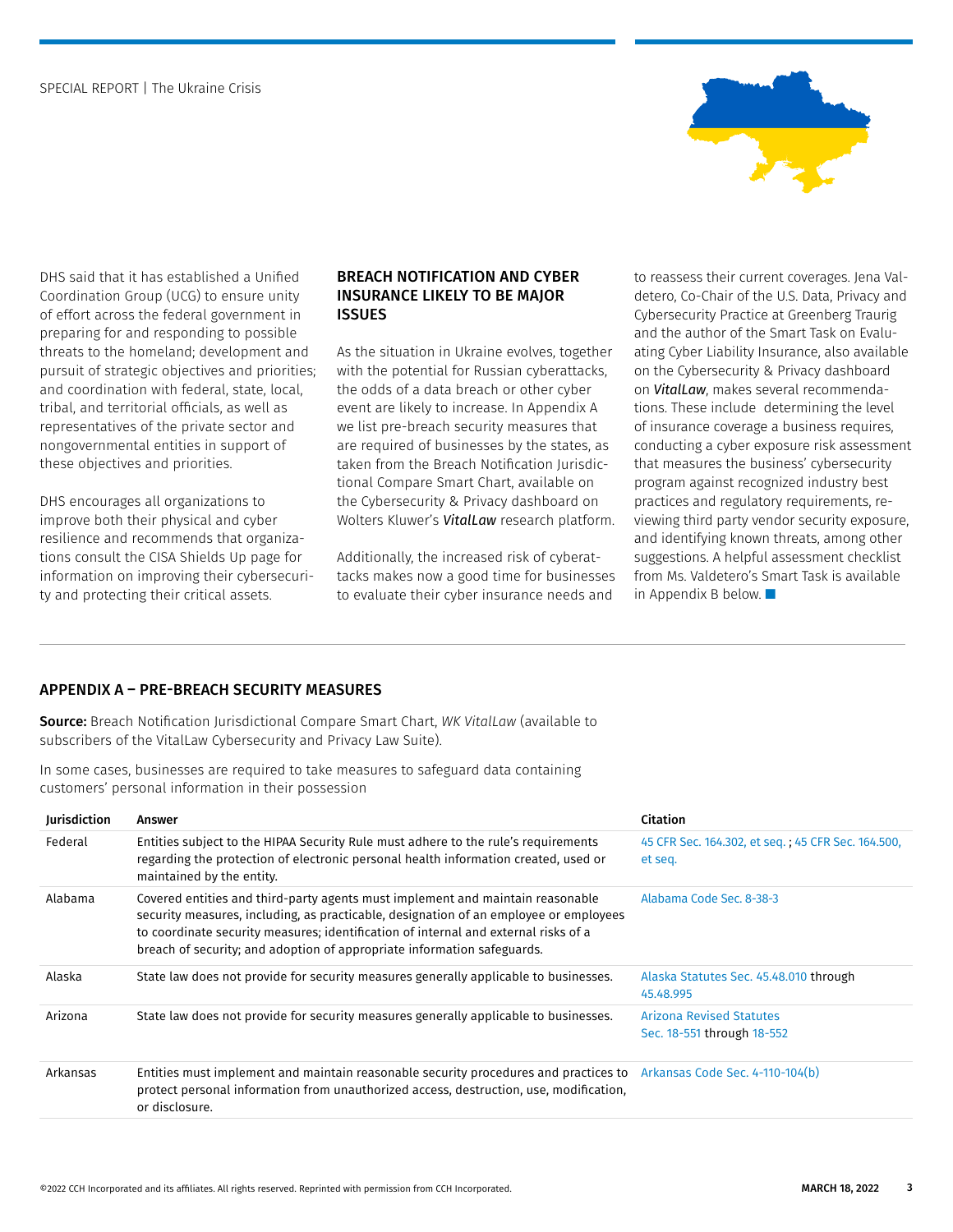

| Jurisdiction            | Answer                                                                                                                                                                                                                                                                                                                                                                                                                                                                                                                                                                                                                                                                                                          | Citation                                                                                                                                                                           |
|-------------------------|-----------------------------------------------------------------------------------------------------------------------------------------------------------------------------------------------------------------------------------------------------------------------------------------------------------------------------------------------------------------------------------------------------------------------------------------------------------------------------------------------------------------------------------------------------------------------------------------------------------------------------------------------------------------------------------------------------------------|------------------------------------------------------------------------------------------------------------------------------------------------------------------------------------|
| California              | Businesses owning or licensing personal information about California residents must<br>implement and maintain reasonable security procedures and practices appropriate to<br>the nature of the information, to protect the personal information from unauthorized<br>access, destruction, use, modification, or disclosure.                                                                                                                                                                                                                                                                                                                                                                                     | California Civil Code Sec. 1798.81.5(b)                                                                                                                                            |
| Colorado                | Covered entities that maintain, own, or license personal identifying information about<br>state residents must implement and maintain reasonable security procedures and<br>practices that are appropriate to the nature of the personal identifying information<br>and the nature and size of the business and its operations. Similar provisions apply to<br>government entities.                                                                                                                                                                                                                                                                                                                             | Colorado Revised Statutes Sec. 6-1-713.5;<br>Colorado Revised Statutes Sec. 24-73-103(2)(a)                                                                                        |
| Connecticut             | A person in possession of personal information of another person must safeguard<br>the data, computer files and documents containing the information from misuse by<br>third parties. In addition, a person who collects social security numbers must create a<br>privacy protection policy to protect the confidentiality of, prohibit unlawful disclosure<br>of, and limit access to such numbers.                                                                                                                                                                                                                                                                                                            | <b>Connecticut General Statutes Sec. 42-471</b>                                                                                                                                    |
| Delaware                | Any person who conducts business in the state and owns, licenses or maintains<br>personal information must implement and maintain reasonable procedures and<br>practices to prevent the unauthorized acquisition, use, modification, disclosure or<br>destruction of personal information collected or maintained in the regular course of<br>business.                                                                                                                                                                                                                                                                                                                                                         | Delaware Code Annotated Title 6, Sec. 12B-100                                                                                                                                      |
| District of<br>Columbia | Persons or entities that own, license or otherwise possess personal information of<br>residents must implement and maintain reasonable security safeguards, including<br>procedures and practices appropriate to the nature and size of the entity or operation.<br>Persons or entities using a nonaffiliated third party as a service provider and that<br>discloses personal information to that party must have a written agreement with the<br>party requiring it to maintain the same security measures. Persons or entities subject<br>to security requirements under the Gramm Leach Bliley Act, HIPAA Privacy Rule or<br>HITECH requirements are deemed to be in compliance with district requirements. | District of Columbia Code Sec. 28-3852(a)                                                                                                                                          |
| Florida                 | Covered entities, governmental entities and third-party agents must take reasonable<br>measures to protect and secure data in electronic form containing personal<br>information.                                                                                                                                                                                                                                                                                                                                                                                                                                                                                                                               | Florida Statutes Sec. 501.171(2)                                                                                                                                                   |
| Georgia                 | State law does not provide for security measures generally applicable to businesses.                                                                                                                                                                                                                                                                                                                                                                                                                                                                                                                                                                                                                            | Georgia Code Annotated Title 10, Chapter 1,<br>Article 34, Sec. 10-1-910 through 10-1-912                                                                                          |
| Hawaii                  | State breach notification law does not provide for security measures generally<br>applicable to businesses. Effective July 1, 2021, insurance licensees must develop,<br>implement and maintain a comprehensive written information security program<br>containing administrative, technical and physical safeguards for the protection of<br>personal information and the licensee's information system. Licensees generally have<br>until July 1, 2022, to implement the program, and have until July 1, 2023, to impose<br>specified security requirements on third-party service providers.                                                                                                                 | Hawaii Revised Statutes Sec. 487N-1 through<br>487N-4; SB 1100, Laws 2021, to be codified in<br>Haw. Rev. Stat. as a new article of Title 24,<br>Chapter 431 (see Part II of bill) |
| Idaho                   | State law does not provide for security measures generally applicable to businesses.                                                                                                                                                                                                                                                                                                                                                                                                                                                                                                                                                                                                                            | Idaho Code Sec. 28-51-104 through 28-51-107                                                                                                                                        |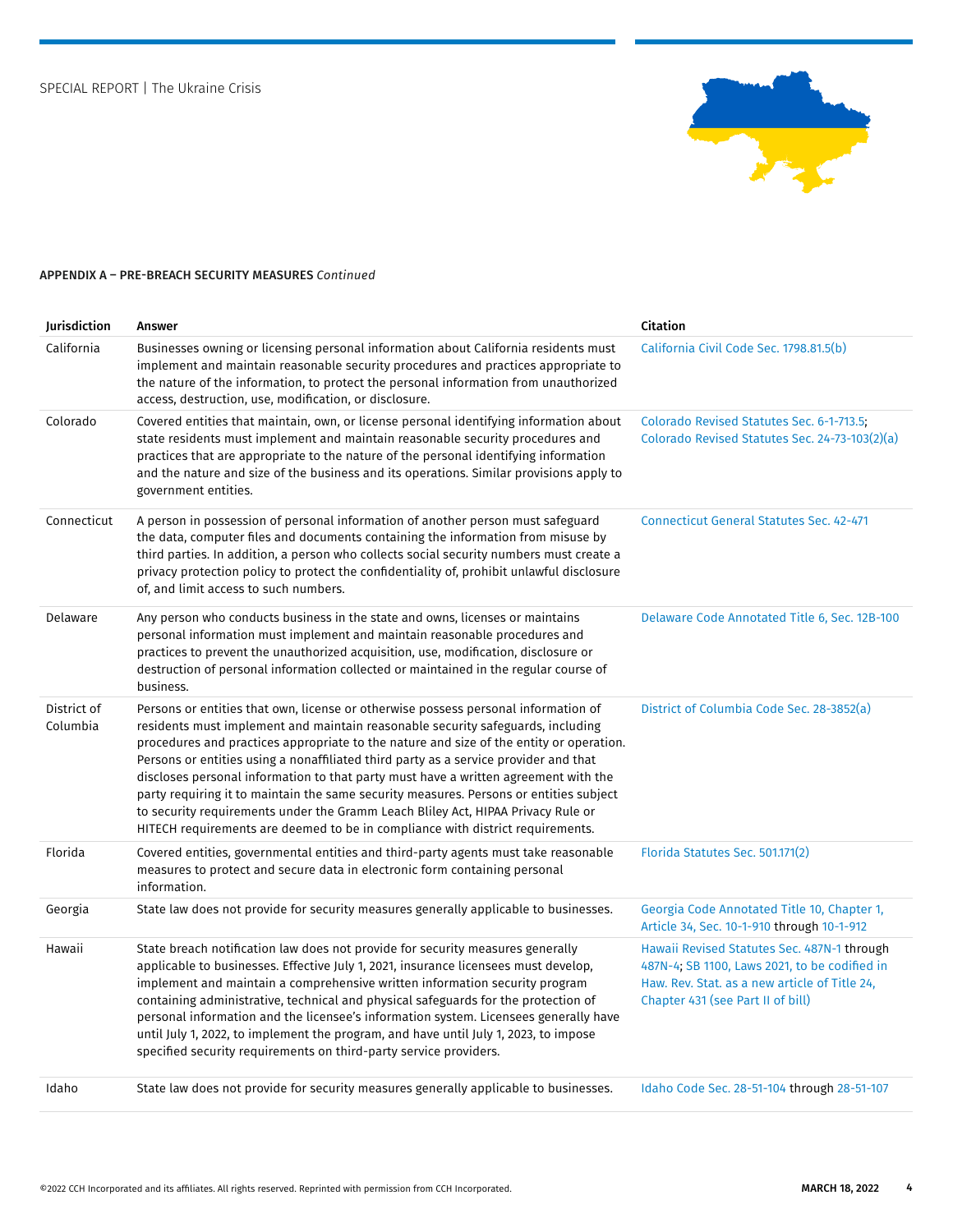

| Jurisdiction | Answer                                                                                                                                                                                                                                                                                                                                                                                                                                                                                                                                                                                                                                                                                                                                                                                                                                                                                                                                                                   | Citation                                                                                                |
|--------------|--------------------------------------------------------------------------------------------------------------------------------------------------------------------------------------------------------------------------------------------------------------------------------------------------------------------------------------------------------------------------------------------------------------------------------------------------------------------------------------------------------------------------------------------------------------------------------------------------------------------------------------------------------------------------------------------------------------------------------------------------------------------------------------------------------------------------------------------------------------------------------------------------------------------------------------------------------------------------|---------------------------------------------------------------------------------------------------------|
| Illinois     | A data collector that owns or licenses, or maintains or stores but does not own or<br>license, records that contain personal information concerning an Illinois resident must<br>implement and maintain reasonable security measures to protect those records from<br>unauthorized access, acquisition, destruction, use, modification, or disclosure.                                                                                                                                                                                                                                                                                                                                                                                                                                                                                                                                                                                                                   | 815 Illinois Compiled Statutes Sec. 530.45                                                              |
| Indiana      | Database owners must implement and maintain reasonable procedures, including<br>taking any appropriate corrective action, to protect personal information of Indiana<br>residents. Effective July 1, 2021, insurance licensees are subject to specific provisions<br>regarding the development of an information security program meeting statutory<br>requirements.                                                                                                                                                                                                                                                                                                                                                                                                                                                                                                                                                                                                     | Indiana Code Sec. 24-4.9-3-3.5(c); Indiana<br>Code Sec. 27-2-27-16 through 27-2-27-20                   |
| lowa         | State law does not provide for security measures generally applicable to businesses.<br>Effective January 1, 2022, specified licensed insurers are subject to requirements<br>regarding the implementation of an information security program and cybersecurity<br>investigation and notification requirements (lowa Code Sec. 507F.1, et seq., as added by<br>H.F. 719, Laws 2021).                                                                                                                                                                                                                                                                                                                                                                                                                                                                                                                                                                                     | Iowa Code Sec. 715C.1 through 715C.2                                                                    |
| Kansas       | Holders of personal information must implement and maintain reasonable procedures<br>and practices appropriate to the nature of the information and exercise reasonable<br>care to protect the personal information from unauthorized access, use, modification<br>or disclosure. A holder that complies with federal or state laws or regulations<br>regarding data security are deemed to be in compliance with this requirement.                                                                                                                                                                                                                                                                                                                                                                                                                                                                                                                                      | Kansas Statutes Sec. 50-6,139b                                                                          |
| Kentucky     | State law does not provide for security measures generally applicable to businesses.                                                                                                                                                                                                                                                                                                                                                                                                                                                                                                                                                                                                                                                                                                                                                                                                                                                                                     | <b>Kentucky Revised Statutes</b><br>Sec. 365.732                                                        |
| Louisiana    | Under the state's data breach notification law, any person that conducts business<br>in the state or that owns or licenses computerized data that includes personal<br>information, or any agency that owns or licenses computerized data that includes<br>personal information, must implement and maintain reasonable security procedures<br>and practices appropriate to the nature of the information to protect the personal<br>information from unauthorized access, destruction, use, modification, or disclosure.<br>Under the Insurance Data Security Law, effective 8/1/2021, licensees are required<br>to develop, implement and maintain a comprehensive, written information security<br>program meeting a variety of statutory criteria. Effective 8/1/2022, if the licensee uses<br>a third-party service provider to maintain, process or store its nonpublic information,<br>the licensee must require the provider to implement an equivalent program. | Louisiana Revised Statutes,<br>Title 51, Sec. 3074(A) Louisiana Revised<br>Statutes Title 22, Sec. 2504 |
| Maine        | State law does not provide for security measures generally applicable to businesses.<br>Effective January 1, 2022, specified licensed insurers are subject to requirements<br>regarding the implementation of an information security program and cybersecurity<br>investigation and notification requirements (Maine Revised Statutes, Title 24-A, Sec.<br>2261, et seq., as added by L.D. 51, Laws 2021).                                                                                                                                                                                                                                                                                                                                                                                                                                                                                                                                                              | Maine Revised Statutes, Title 10, Sec. 1346<br>through 1350-A                                           |
| Maryland     | Businesses must implement and maintain reasonable security procedures and<br>practices appropriate to the nature of the personal information owned or licensed and<br>the nature and size of the business and its operations to protect the information from<br>unauthorized access, use, modification or disclosure.                                                                                                                                                                                                                                                                                                                                                                                                                                                                                                                                                                                                                                                    | Maryland Annotated Code, Commercial,<br>Sec. 14-3503                                                    |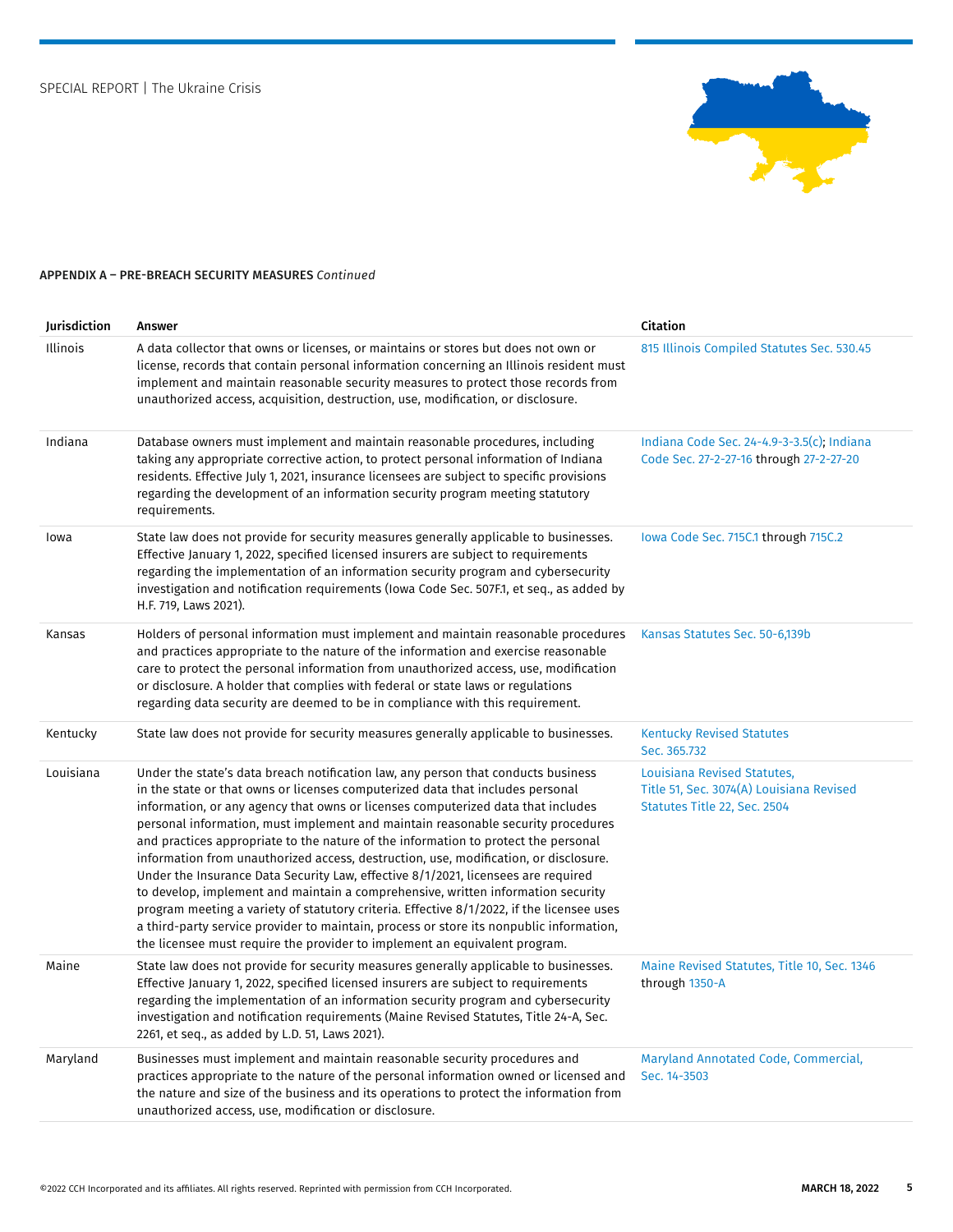

| Jurisdiction     | Answer                                                                                                                                                                                                                                                                                                                                                                                                                                                                                                                                                                                                                                                                                                                                                                            | Citation                                                                                                                                                                                 |
|------------------|-----------------------------------------------------------------------------------------------------------------------------------------------------------------------------------------------------------------------------------------------------------------------------------------------------------------------------------------------------------------------------------------------------------------------------------------------------------------------------------------------------------------------------------------------------------------------------------------------------------------------------------------------------------------------------------------------------------------------------------------------------------------------------------|------------------------------------------------------------------------------------------------------------------------------------------------------------------------------------------|
| Massachusetts    | The Department of Consumer Affairs and Business Regulation has adopted data<br>security regulations relative to owners of personal data to safeguard such data.<br>Persons who own, license, store or maintain personal information about a resident<br>must develop and implement a comprehensive information security program<br>containing administrative, technical and physical safeguards appropriate to the size<br>of the business, the resources available, the amount of stored data, and the need for<br>security and confidentiality of consumer and employee information. The regulations<br>also contain specific computer security requirements.                                                                                                                   | <b>Massachusetts Regulations,</b><br>201 CMR 17.00, Sec. 17.01 through 17.05                                                                                                             |
| Michigan         | State law does not provide for security measures generally applicable to businesses.                                                                                                                                                                                                                                                                                                                                                                                                                                                                                                                                                                                                                                                                                              | Michigan Compiled Laws Sec. 445.61 through<br>445.73                                                                                                                                     |
| Minnesota        | State breach notification law does not provide for security measures generally<br>applicable to businesses. Portal operators and MNvest issuers must take reasonable<br>steps to ensure that a purchaser's financial and personal information is properly<br>secured, as specified by regulation. Effective August 1, 2021, licensees must develop,<br>implement and maintain a comprehensive written information security program<br>containing administrative, technical and physical safeguards for the protection of<br>personal information and the licensee's information system. Licensees generally<br>have until August 1, 2022, to implement the program, and have until August 1, 2023, to<br>impose specified security requirements on third-party service providers. | Minnesota Statutes Sec. 325E.61; Minn. Admin.<br>Rules 2876.3055(1)(A); Minn. Stat. Sec. 60A.9851,<br>as added by Ch. 4 (HF 6), Laws 2021, First<br><b>Extraordinary Session, Sec. 6</b> |
| Mississippi      | State law does not provide for security measures generally applicable to businesses.                                                                                                                                                                                                                                                                                                                                                                                                                                                                                                                                                                                                                                                                                              | Mississippi Code Sec. 75-24-29                                                                                                                                                           |
| Missouri         | State law does not provide for security measures generally applicable to businesses.                                                                                                                                                                                                                                                                                                                                                                                                                                                                                                                                                                                                                                                                                              | Missouri Revised Statutes Sec. 407.1500                                                                                                                                                  |
| Montana          | State law does not provide for security measures generally applicable to businesses.                                                                                                                                                                                                                                                                                                                                                                                                                                                                                                                                                                                                                                                                                              | Montana Code Sec. 30-14-1701 through 30-14-<br>1705 and Sec. 33-19-321                                                                                                                   |
| Nebraska         | An individual or a commercial entity that conducts business in Nebraska and owns,<br>licenses, or maintains computerized data that includes personal information about a<br>resident must implement and maintain reasonable security procedures and practices<br>that are appropriate to the nature and sensitivity of the personal information owned,<br>licensed, or maintained and the nature and size of, and the resources available to, the<br>business and its operations, to protect personal information from unauthorized access,<br>acquisition, destruction, use, modification, or disclosure including safeguards that<br>protect the personal information when the individual or commercial entity disposes of<br>the personal information.                         | Nebraska Revised Statutes Sec. 87-808(1)                                                                                                                                                 |
| Nevada           | A data collector that maintains records which contain personal information of a<br>resident must implement and maintain reasonable security measures to protect<br>those records from unauthorized access, acquisition, destruction, use, modification or<br>disclosure.                                                                                                                                                                                                                                                                                                                                                                                                                                                                                                          | Nevada Revised Statutes Sec. 603A.210                                                                                                                                                    |
| New<br>Hampshire | State law does not provide for security measures generally applicable to businesses.                                                                                                                                                                                                                                                                                                                                                                                                                                                                                                                                                                                                                                                                                              | New Hampshire Revised Statutes Sec. 359-C:19<br>through 359-C:21                                                                                                                         |
| New Jersey       | State law does not provide for security measures generally applicable to businesses.                                                                                                                                                                                                                                                                                                                                                                                                                                                                                                                                                                                                                                                                                              | New Jersey Statutes Annotated, Sec. 56:8-161<br>through 56:8-165                                                                                                                         |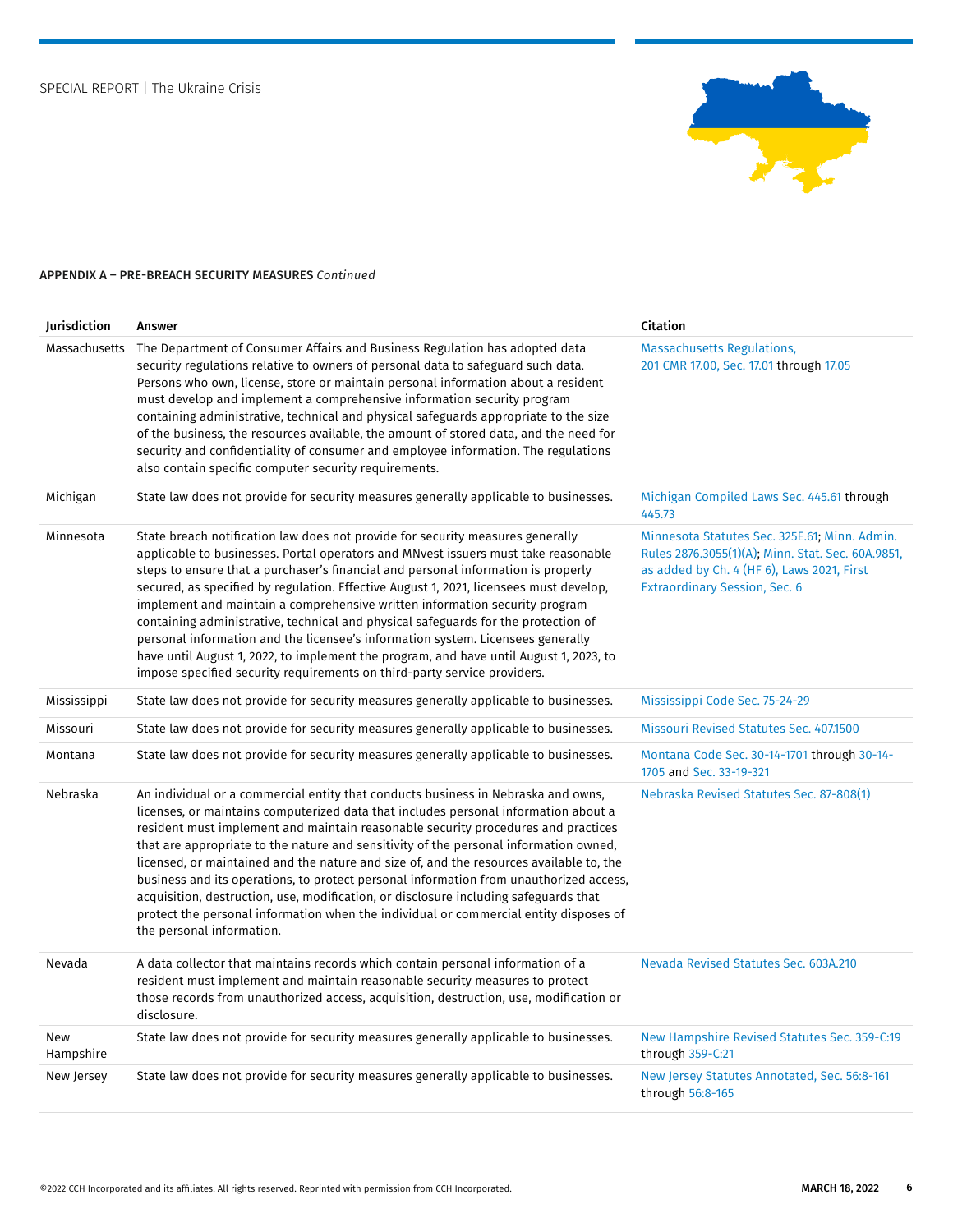

| Jurisdiction      | Answer                                                                                                                                                                                                                                                                                                                                                                                                                                                                       | <b>Citation</b>                                                                                                                  |
|-------------------|------------------------------------------------------------------------------------------------------------------------------------------------------------------------------------------------------------------------------------------------------------------------------------------------------------------------------------------------------------------------------------------------------------------------------------------------------------------------------|----------------------------------------------------------------------------------------------------------------------------------|
| New Mexico        | A person that owns or licenses personal identifying information of a resident must<br>implement and maintain reasonable security procedures and practices appropriate<br>to the nature of the information to protect the personal identifying information from<br>unauthorized access, destruction, use, modification or disclosure.                                                                                                                                         | New Mexico Statutes Sec. 57-12-4                                                                                                 |
| New York          | State law does not provide for security measures generally applicable to businesses.<br>However, New York regulations do impose cybersecurity requirements applicable to<br>banks, financial service companies and insurers, as well as credit reporting agencies.                                                                                                                                                                                                           | 23 New York Codes, Rules and Regulations, Sec.<br>500.0 through 500.23; 23 New York Codes, Rules<br>and Regulations, Sec. 201.07 |
| North<br>Carolina | State law does not provide for security measures generally applicable to businesses.                                                                                                                                                                                                                                                                                                                                                                                         | North Carolina General Statutes Sec. 75-60<br>through 75-65                                                                      |
| North Dakota      | State law does not provide for security measures generally applicable to businesses.<br>Effective August 1, 2022, specified licensed insurers are subject to requirements<br>regarding the implementation of an information security program and cybersecurity<br>investigation and notification requirements (North Dakota Century Code Sec.<br>26.1-02.2-01, et seq., as added by S.B. 2075, Laws 2021).                                                                   | North Dakota Century Code Sec. 51-30-01<br>through 51-30-07                                                                      |
| Ohio              | Covered entities seeking to insulate themselves from liability related to the failure to<br>implement reasonable information security controls resulting in a data breach must<br>create, maintain and comply with a written cybersecurity program meeting statutory<br>requirements, including protecting against anticipated threats to the security and<br>integrity of the information and unauthorized access to the information likely to result<br>in identity theft. | Ohio Revised Code Sec. 1354.01 through 1354.05                                                                                   |
| Oklahoma          | State law does not provide for security measures generally applicable to businesses.                                                                                                                                                                                                                                                                                                                                                                                         | Oklahoma Statutes, Title 24, Sec. 161                                                                                            |
| Oregon            | Any person that owns, maintains or otherwise possesses data that includes a<br>consumer's personal information that is used in the course of the person's business,<br>vocation, occupation or volunteer activities must develop, implement and maintain<br>reasonable safeguards to protect the security, confidentiality and integrity of the<br>personal information, including disposal of the data.                                                                     | Oregon Revised Statutes Sec. 646A.622(1)                                                                                         |
| Pennsylvania      | State law does not provide for security measures generally applicable to businesses.                                                                                                                                                                                                                                                                                                                                                                                         | Pennsylvania Consolidated Statutes, Title 73,<br>Sec. 2301 through 2329                                                          |
| Rhode Island      | A business that stores, collects, processes, maintains, acquires, uses, owns, or licenses<br>personal information about a Rhode Island resident shall implement and maintain a<br>risk-based security program in order to protect against unauthorized access, destruction,<br>use, modification, or disclosure.                                                                                                                                                             | Rhode Island General Laws Sec. 11-49.3-2(a)                                                                                      |
| South<br>Carolina | State law does not provide for security measures generally applicable to businesses.                                                                                                                                                                                                                                                                                                                                                                                         | South Carolina Code Sec. 39-1-90                                                                                                 |
| South Dakota      | State law does not provide for security measures generally applicable to businesses.                                                                                                                                                                                                                                                                                                                                                                                         | South Dakota Code Laws Sec. 22-40-19 through<br>$22 - 40 - 26$                                                                   |
| Tennessee         | The breach notification law does not provide for security measures generally<br>applicable to businesses.                                                                                                                                                                                                                                                                                                                                                                    | Tennessee Code Annotated Sec. 47-18-2107;<br>Tennessee Code Annotated Sec. 56-2-1004                                             |
|                   | Provisions requiring covered insurers to implement an information security program and to<br>investigate and notify cybersecurity events provide that covered licensees must implement<br>such a program by July 1, 2022. The law provides for the elements of the program.                                                                                                                                                                                                  |                                                                                                                                  |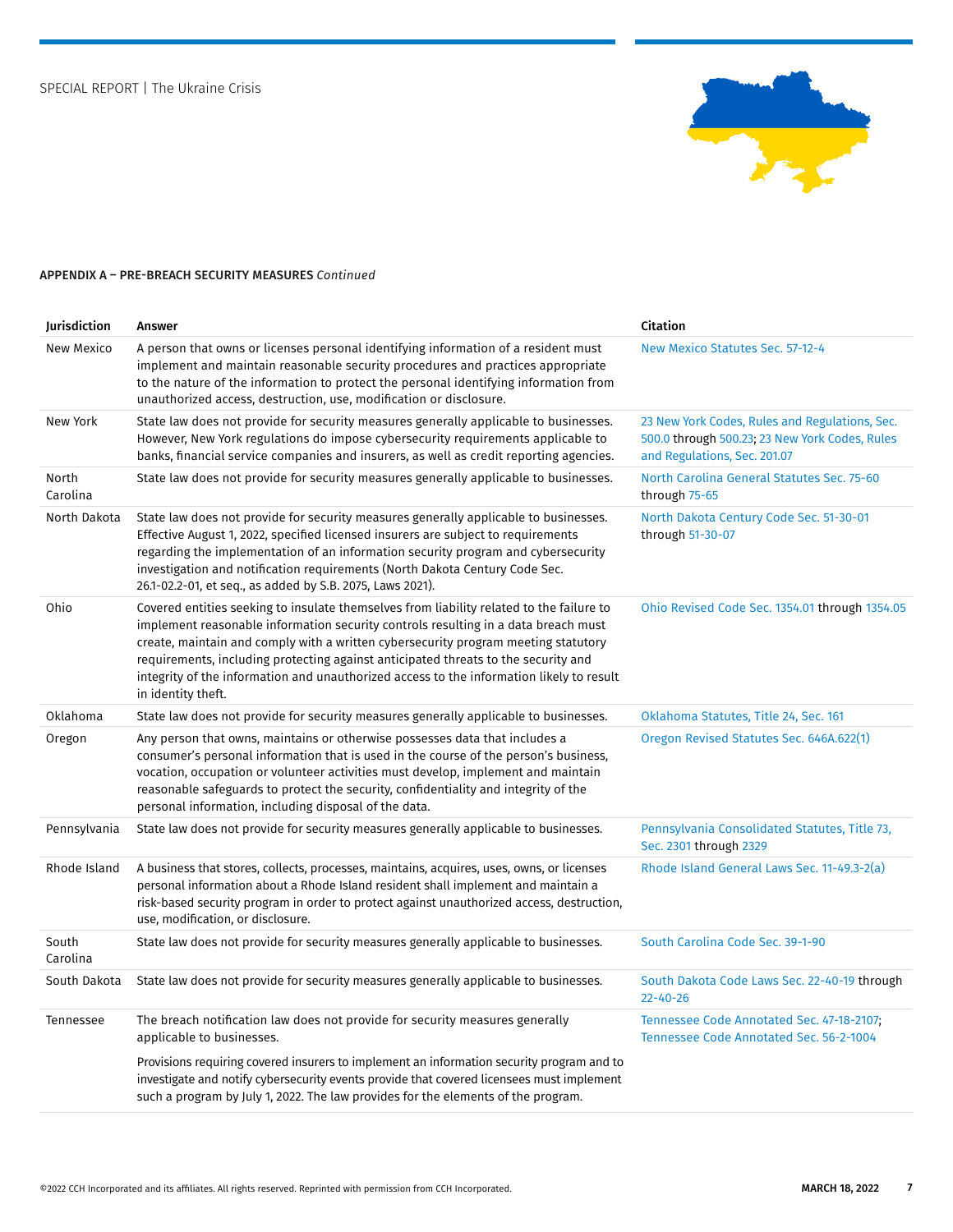

| Jurisdiction  | Answer                                                                                                                                                                                                                                                                                                                                                                                                                                                                                                                                                                                                                                                                      | Citation                                                                                  |
|---------------|-----------------------------------------------------------------------------------------------------------------------------------------------------------------------------------------------------------------------------------------------------------------------------------------------------------------------------------------------------------------------------------------------------------------------------------------------------------------------------------------------------------------------------------------------------------------------------------------------------------------------------------------------------------------------------|-------------------------------------------------------------------------------------------|
| Texas         | A business must implement and maintain reasonable procedures, including taking any<br>appropriate corrective action, to protect and safeguard from unlawful use or disclosure<br>any sensitive personal information collected or maintained by the business in the<br>regular course of business.                                                                                                                                                                                                                                                                                                                                                                           | Texas Business and Commerce Code Title 11,<br>Subtitle B, Chapter 521, Sec. 521.052(a)    |
| Utah          | Any person who conducts business in the state and maintains personal information<br>must implement and maintain reasonable procedures to prevent unlawful use or<br>disclosure of personal information collected or maintained in the regular course of<br>business.                                                                                                                                                                                                                                                                                                                                                                                                        | Utah Code Sec. 13-44-201(1)(a)                                                            |
| Vermont       | State law does not provide for security measures generally applicable to businesses.<br>Effective January 1, 2019, specific provisions require data brokers to develop,<br>implement and maintain a comprehensive information security program containing<br>administrative, technical and physical safeguards appropriate to the size, scope<br>and type of business of the broker, resources available to the broker, the amount of<br>stored data and the need for security and confidentiality of personally identifiable<br>information. The law also includes requirements regarding computer system security.                                                        | Vermont Statutes, Title 9,<br>Sec. 2447                                                   |
| Virginia      | State law does not provide for security measures generally applicable to businesses.                                                                                                                                                                                                                                                                                                                                                                                                                                                                                                                                                                                        | Virginia Code Sec. 18.2-186.6                                                             |
| Washington    | State law does not provide for security measures generally applicable to businesses.<br>A person that knowingly possesses a biometric identifier that has been enrolled for a<br>commercial purpose must take reasonable care to guard against unauthorized access<br>to and acquisition of such identifiers.                                                                                                                                                                                                                                                                                                                                                               | Washington Revised Code Sec. 19.255.010;<br>Washington Revised Code Sec. 19.375.020(4)(a) |
| West Virginia | State law does not provide for security measures generally applicable to businesses.                                                                                                                                                                                                                                                                                                                                                                                                                                                                                                                                                                                        | West Virginia Code Sec. 46A-2A-101 through<br>46A-2A-105                                  |
| Wisconsin     | State breach notification law does not provide for security measures generally<br>applicable to businesses. Effective November 1, 2021, insurance licensees must<br>develop, implement and maintain a comprehensive written information security<br>program containing administrative, technical and physical safeguards for the<br>protection of personal information and the licensee's information system. Licensees<br>generally have until November 1, 2022, to implement the program, and have until<br>November 1, 2023, to impose specified security requirements on third-party service<br>providers. These requirements do not apply to specified small insurers. | Wisconsin Statutes Sec. 134.98                                                            |
| Wyoming       | State law does not provide for security measures generally applicable to businesses.                                                                                                                                                                                                                                                                                                                                                                                                                                                                                                                                                                                        | Wyoming Statutes Sec. 40-12-501 through<br>40-12-509                                      |